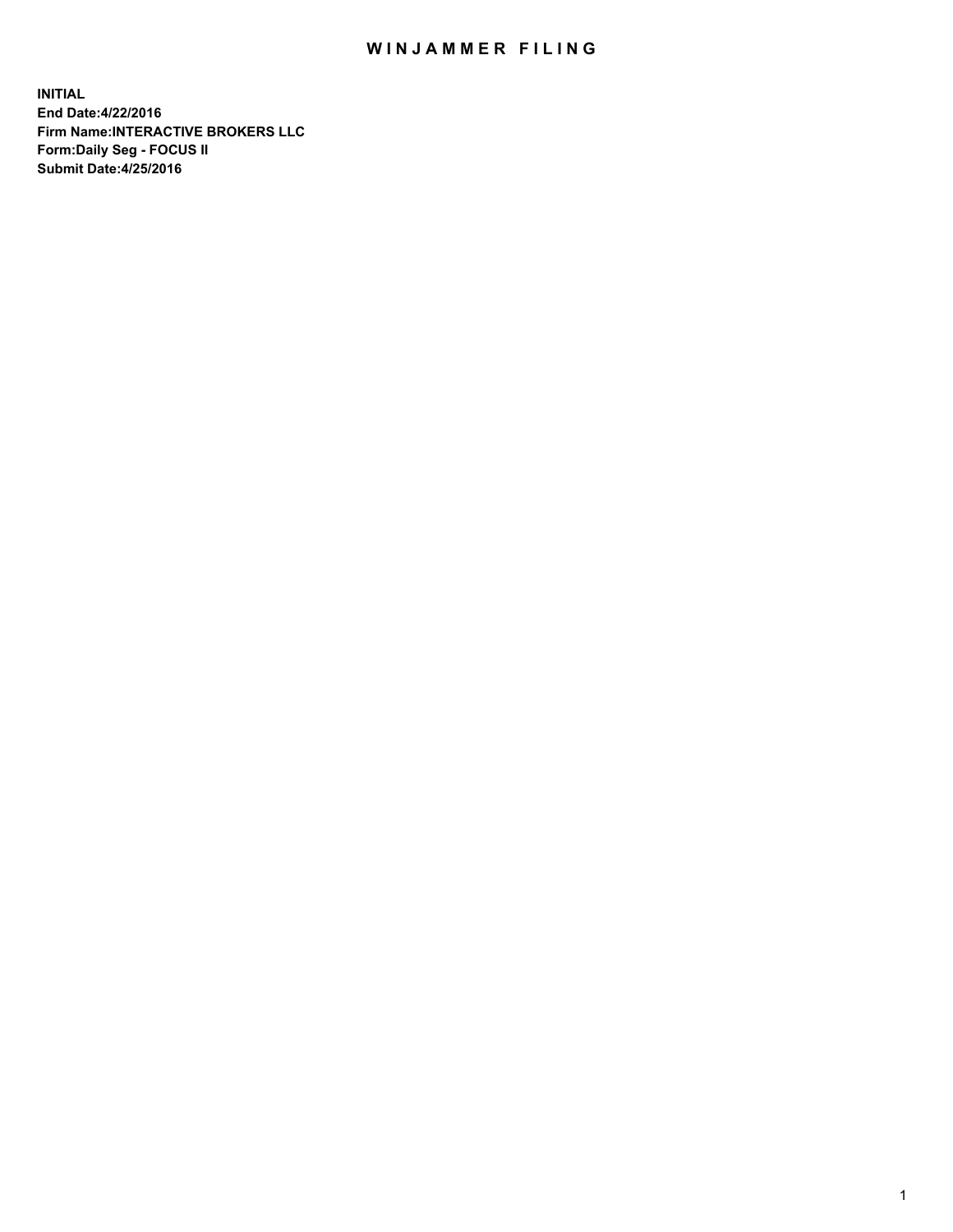## **INITIAL End Date:4/22/2016 Firm Name:INTERACTIVE BROKERS LLC Form:Daily Seg - FOCUS II Submit Date:4/25/2016 Daily Segregation - Cover Page**

| Name of Company<br><b>Contact Name</b><br><b>Contact Phone Number</b><br><b>Contact Email Address</b>                                                                                                                                                                                                                         | <b>INTERACTIVE BROKERS LLC</b><br><b>Alex Parker</b><br>203-618-7738<br>aparker@interactivebrokers.com |
|-------------------------------------------------------------------------------------------------------------------------------------------------------------------------------------------------------------------------------------------------------------------------------------------------------------------------------|--------------------------------------------------------------------------------------------------------|
| FCM's Customer Segregated Funds Residual Interest Target (choose one):<br>a. Minimum dollar amount: ; or<br>b. Minimum percentage of customer segregated funds required:% ; or<br>c. Dollar amount range between: and; or<br>d. Percentage range of customer segregated funds required between:% and%.                        | <u>0</u><br>155,000,000 245,000,000<br>0 <sub>0</sub>                                                  |
| FCM's Customer Secured Amount Funds Residual Interest Target (choose one):<br>a. Minimum dollar amount: ; or<br>b. Minimum percentage of customer secured funds required:%; or<br>c. Dollar amount range between: and; or<br>d. Percentage range of customer secured funds required between: % and %.                         | <u>0</u><br>80,000,000 120,000,000<br><u>00</u>                                                        |
| FCM's Cleared Swaps Customer Collateral Residual Interest Target (choose one):<br>a. Minimum dollar amount: ; or<br>b. Minimum percentage of cleared swaps customer collateral required:%; or<br>c. Dollar amount range between: and; or<br>d. Percentage range of cleared swaps customer collateral required between:% and%. | <u>0</u><br>0 <sub>0</sub><br>0 <sub>0</sub>                                                           |

Attach supporting documents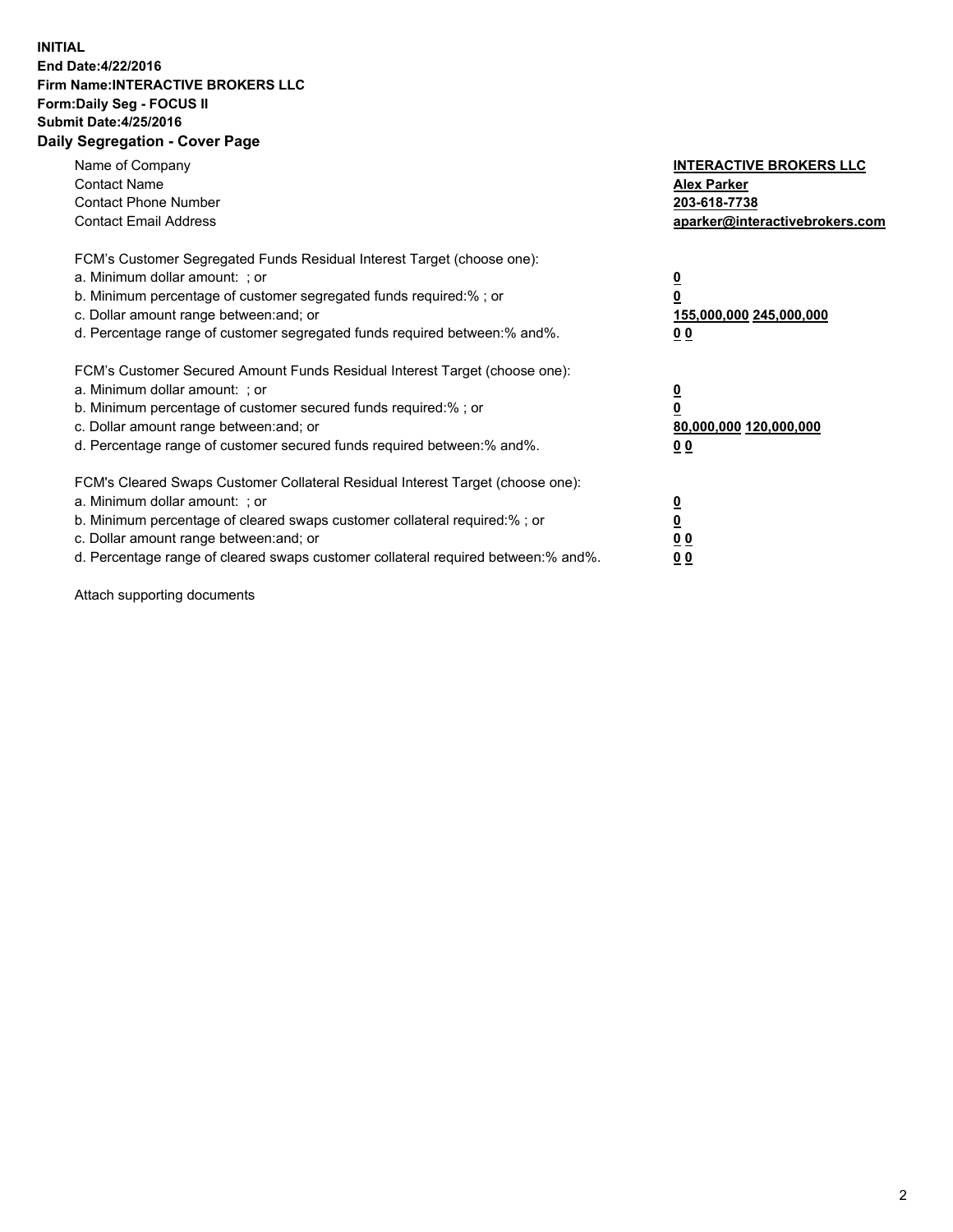## **INITIAL End Date:4/22/2016 Firm Name:INTERACTIVE BROKERS LLC Form:Daily Seg - FOCUS II Submit Date:4/25/2016 Daily Segregation - Secured Amounts**

|     | Daily Ocglegation - Occarea Anioants                                                        |                                   |
|-----|---------------------------------------------------------------------------------------------|-----------------------------------|
|     | Foreign Futures and Foreign Options Secured Amounts                                         |                                   |
|     | Amount required to be set aside pursuant to law, rule or regulation of a foreign            | $0$ [7305]                        |
|     | government or a rule of a self-regulatory organization authorized thereunder                |                                   |
| 1.  | Net ledger balance - Foreign Futures and Foreign Option Trading - All Customers             |                                   |
|     | A. Cash                                                                                     | 311,016,530 [7315]                |
|     | B. Securities (at market)                                                                   | $0$ [7317]                        |
| 2.  | Net unrealized profit (loss) in open futures contracts traded on a foreign board of trade   | -2,215,498 [7325]                 |
| 3.  | Exchange traded options                                                                     |                                   |
|     | a. Market value of open option contracts purchased on a foreign board of trade              | 101,491 [7335]                    |
|     | b. Market value of open contracts granted (sold) on a foreign board of trade                | -323,156 [7337]                   |
| 4.  | Net equity (deficit) (add lines 1.2. and 3.)                                                | 308,579,367 [7345]                |
| 5.  | Account liquidating to a deficit and account with a debit balances - gross amount           | 336,815 [7351]                    |
|     | Less: amount offset by customer owned securities                                            | 0 [7352] 336,815 [7354]           |
| 6.  | Amount required to be set aside as the secured amount - Net Liquidating Equity              | 308,916,182 [7355]                |
|     | Method (add lines 4 and 5)                                                                  |                                   |
| 7.  | Greater of amount required to be set aside pursuant to foreign jurisdiction (above) or line | 308,916,182 [7360]                |
|     | 6.                                                                                          |                                   |
|     | FUNDS DEPOSITED IN SEPARATE REGULATION 30.7 ACCOUNTS                                        |                                   |
| 1.  | Cash in banks                                                                               |                                   |
|     | A. Banks located in the United States                                                       | $0$ [7500]                        |
|     | B. Other banks qualified under Regulation 30.7                                              | 0 [7520] 0 [7530]                 |
| 2.  | Securities                                                                                  |                                   |
|     | A. In safekeeping with banks located in the United States                                   | 369,839,017 [7540]                |
|     | B. In safekeeping with other banks qualified under Regulation 30.7                          | 0 [7560] 369,839,017 [7570]       |
| 3.  | Equities with registered futures commission merchants                                       |                                   |
|     | A. Cash                                                                                     | $0$ [7580]                        |
|     | <b>B.</b> Securities                                                                        | $0$ [7590]                        |
|     | C. Unrealized gain (loss) on open futures contracts                                         | $0$ [7600]                        |
|     | D. Value of long option contracts                                                           | $0$ [7610]                        |
|     | E. Value of short option contracts                                                          | 0 [7615] 0 [7620]                 |
| 4.  | Amounts held by clearing organizations of foreign boards of trade                           |                                   |
|     | A. Cash                                                                                     | $0$ [7640]                        |
|     | <b>B.</b> Securities                                                                        | $0$ [7650]                        |
|     | C. Amount due to (from) clearing organization - daily variation                             | $0$ [7660]                        |
|     | D. Value of long option contracts                                                           | $0$ [7670]                        |
|     | E. Value of short option contracts                                                          | 0 [7675] 0 [7680]                 |
| 5.  | Amounts held by members of foreign boards of trade                                          |                                   |
|     | A. Cash                                                                                     | 68,445,918 [7700]                 |
|     | <b>B.</b> Securities                                                                        | $0$ [7710]                        |
|     | C. Unrealized gain (loss) on open futures contracts                                         | -4,054,419 [7720]                 |
|     | D. Value of long option contracts                                                           | 101,485 [7730]                    |
|     | E. Value of short option contracts                                                          | -323,138 [7735] 64,169,846 [7740] |
| 6.  | Amounts with other depositories designated by a foreign board of trade                      | 0 [7760]                          |
| 7.  | Segregated funds on hand                                                                    | $0$ [7765]                        |
| 8.  | Total funds in separate section 30.7 accounts                                               | 434,008,863 [7770]                |
| 9.  | Excess (deficiency) Set Aside for Secured Amount (subtract line 7 Secured Statement         | 125,092,681 [7380]                |
|     | Page 1 from Line 8)                                                                         |                                   |
| 10. | Management Target Amount for Excess funds in separate section 30.7 accounts                 | 80,000,000 [7780]                 |
| 11. | Excess (deficiency) funds in separate 30.7 accounts over (under) Management Target          | 45,092,681 [7785]                 |
|     |                                                                                             |                                   |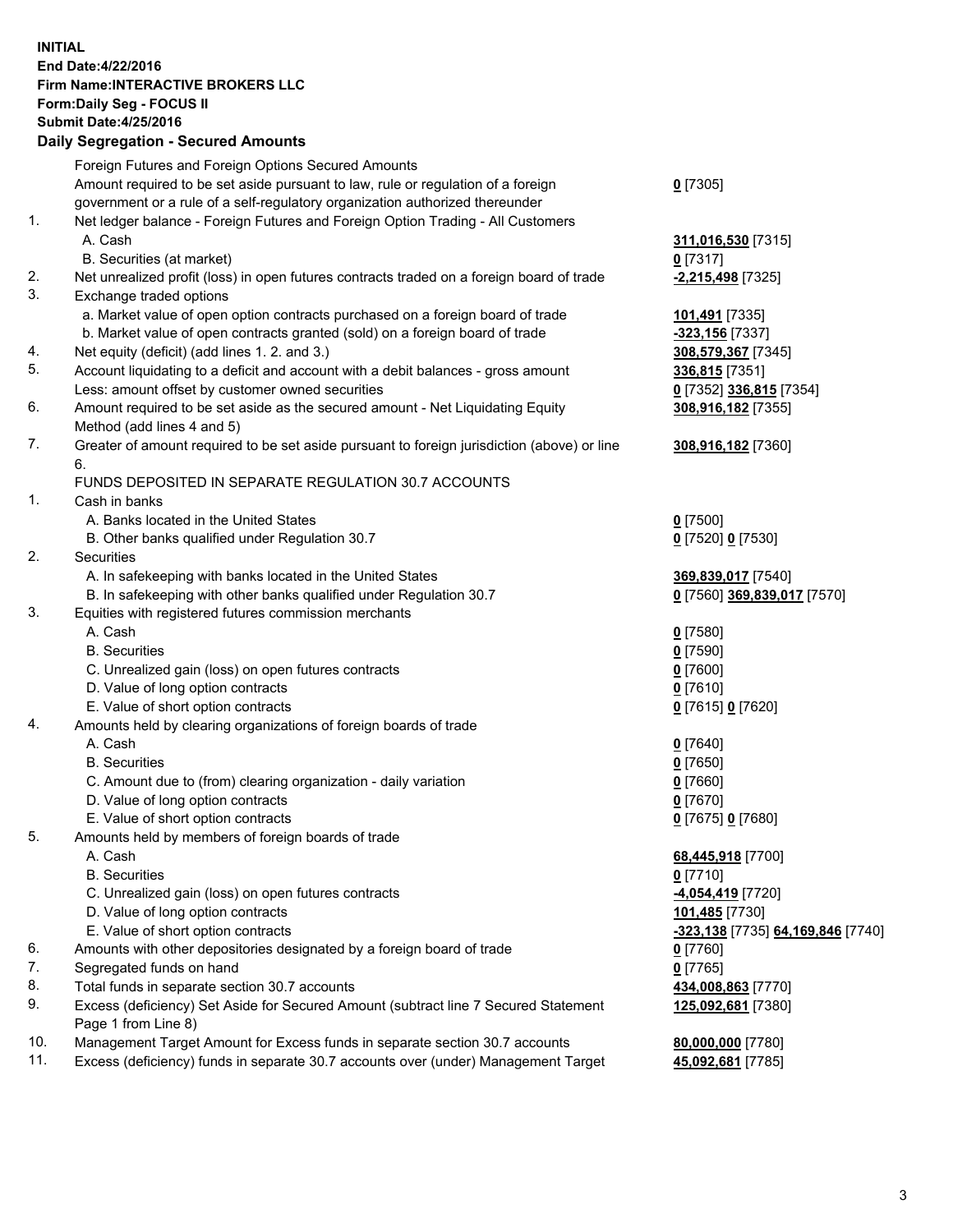**INITIAL End Date:4/22/2016 Firm Name:INTERACTIVE BROKERS LLC Form:Daily Seg - FOCUS II Submit Date:4/25/2016 Daily Segregation - Segregation Statement** SEGREGATION REQUIREMENTS(Section 4d(2) of the CEAct) 1. Net ledger balance A. Cash **2,752,306,042** [7010] B. Securities (at market) **0** [7020] 2. Net unrealized profit (loss) in open futures contracts traded on a contract market **-73,869,479** [7030] 3. Exchange traded options A. Add market value of open option contracts purchased on a contract market **108,138,252** [7032] B. Deduct market value of open option contracts granted (sold) on a contract market **-182,256,624** [7033] 4. Net equity (deficit) (add lines 1, 2 and 3) **2,604,318,191** [7040] 5. Accounts liquidating to a deficit and accounts with debit balances - gross amount **56,861** [7045] Less: amount offset by customer securities **0** [7047] **56,861** [7050] 6. Amount required to be segregated (add lines 4 and 5) **2,604,375,052** [7060] FUNDS IN SEGREGATED ACCOUNTS 7. Deposited in segregated funds bank accounts A. Cash **200,257,199** [7070] B. Securities representing investments of customers' funds (at market) **1,527,584,087** [7080] C. Securities held for particular customers or option customers in lieu of cash (at market) **0** [7090] 8. Margins on deposit with derivatives clearing organizations of contract markets A. Cash **92,103,951** [7100] B. Securities representing investments of customers' funds (at market) **1,081,057,844** [7110] C. Securities held for particular customers or option customers in lieu of cash (at market) **0** [7120] 9. Net settlement from (to) derivatives clearing organizations of contract markets **-13,281,476** [7130] 10. Exchange traded options A. Value of open long option contracts **108,106,645** [7132] B. Value of open short option contracts **-182,224,575** [7133] 11. Net equities with other FCMs A. Net liquidating equity **0** [7140] B. Securities representing investments of customers' funds (at market) **0** [7160] C. Securities held for particular customers or option customers in lieu of cash (at market) **0** [7170] 12. Segregated funds on hand **0** [7150] 13. Total amount in segregation (add lines 7 through 12) **2,813,603,675** [7180] 14. Excess (deficiency) funds in segregation (subtract line 6 from line 13) **209,228,623** [7190] 15. Management Target Amount for Excess funds in segregation **155,000,000** [7194] **54,228,623** [7198]

16. Excess (deficiency) funds in segregation over (under) Management Target Amount Excess